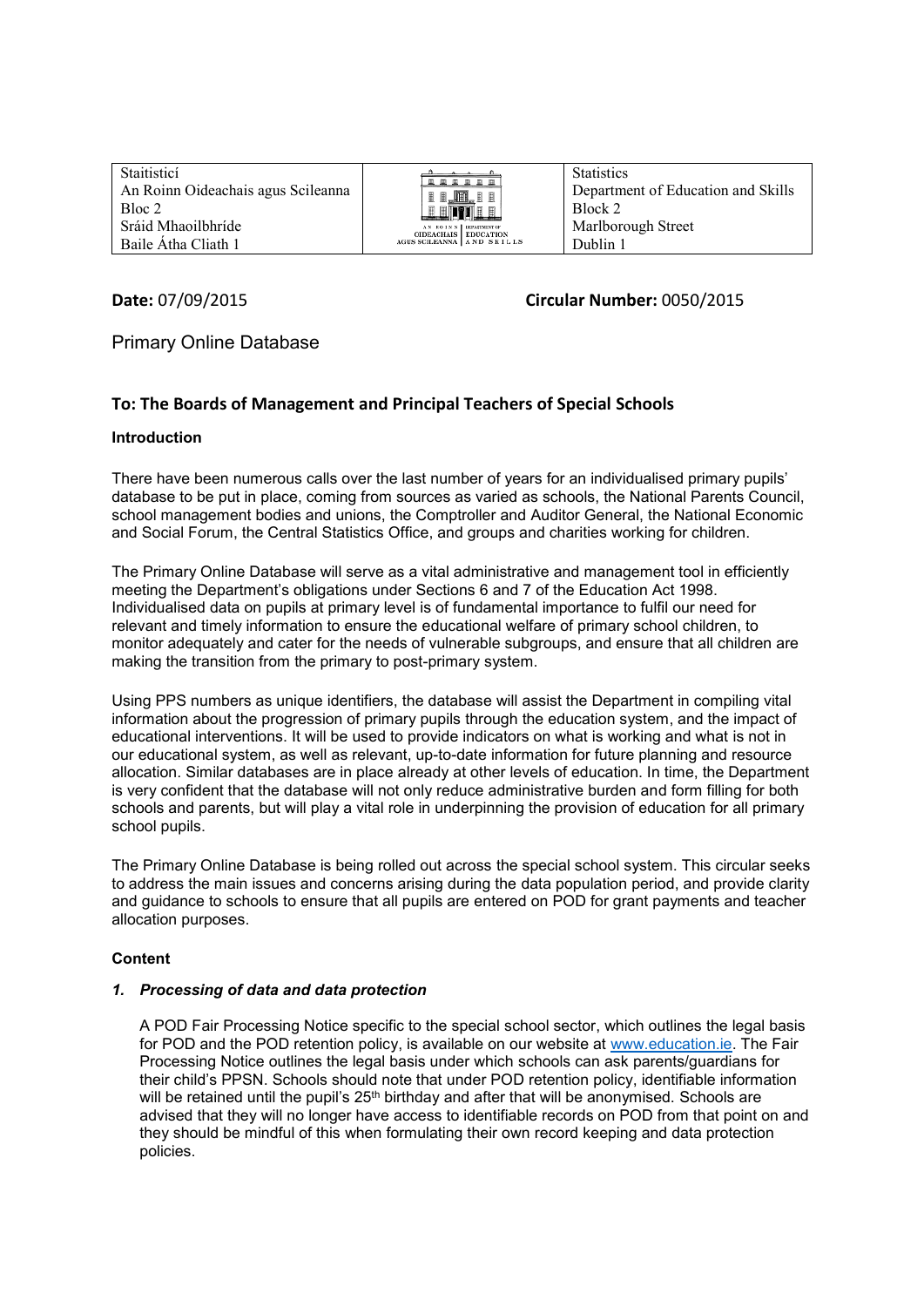As advised previously, once fully operational POD will replace the current mandatory requirement for schools to keep the Clárleabhar in hard copy. If a school wishes to also continue keeping the Clárleabhar in hard copy it may do so but this will not be a mandatory requirement. This change in existing arrangements has been reflected in a separate circular (0033/2015) issued from the School Governance Section of the Department.

Some schools may need to keep POD data for longer than the retention period outlined by the Department for POD. The Department, in consultation with school management bodies, will put a process in place to facilitate schools to take a local extract of POD data before individually identifiable information is removed. Schools should securely store and retain any such extracts from POD in accordance with their obligations as data controllers.

In relation to the paper forms used to populate POD, the Department requires that a record of written consent for the two sensitive personal variables (religion and ethnic/cultural background) should be retained for inspection in the school for the duration of each pupil's enrolment. If schools do not require these records for their own purposes after that period, they can be securely disposed of once the pupil has left the school. Other than the record of consent, the Department does not require schools to keep records of data collected from parents for POD, and so schools should dispose of these paper forms unless they are required by the school for their own administrative purposes (e.g. if the information was collected as part of the school's own enrolment form).

The [dataprotectionschools.ie](file://sdubfile2012/Dublin/Primary%20Online%20Database/POD/Project%20management/Documents%20for%20website/Fair%20Processing%20Notice%20and%20POD%20Circular/www.dataprotectionschools.ie%20) website offers sector-specific guidance to assist schools in the area of data protection legislation and provides examples, model polices, codes of practice and useful links to other resources.

#### *2. Sharing of data with other bodies*

The Fair Processing Notice outlines the bodies with whom the Department proposes to share data, and the conditions under which data will be shared. Legislative provision exists for all proposed data-sharing arrangements for POD. Note that the term "sharing of data" does not mean that bodies with whom the data is shared will have direct access to POD.

#### *3. Access to POD within schools*

Schools have devolved responsibility for providing staff with access to POD within their schools using the esinet "Local Administrator" role, which can be used to assign POD-only access roles to staff. Schools should ensure that only staff who require access to POD in order to enter and maintain data should be granted access, and ensure that access is granted only for the period required.

For the information of schools and parents/guardians, the Fair Processing Notice for POD outlines how data will be stored and accessed within the Department of Education and Skills.

#### *4. Requirements for schools to ensure all pupils are counted on POD for capitation payment purposes.*

From 2016/2017, the enrolment counts on POD will become the basis for capitation payments. Therefore it is imperative that a record exists on POD for each pupil enrolled in the school. The following arrangements will apply in relation to the population of POD for the academic year 2015/2016 onwards:

1) In relation to all new enrolments into special schools from 2015/2016 onwards, schools must ensure that parents/guardians are fully informed of the requirement of schools to transfer data onwards to POD and parents/guardians should be made fully aware that they are giving their child's details for this purpose, in addition to providing it for the purpose of local school administration. Schools should be cognisant of this when enrolling new pupils to their school in the future.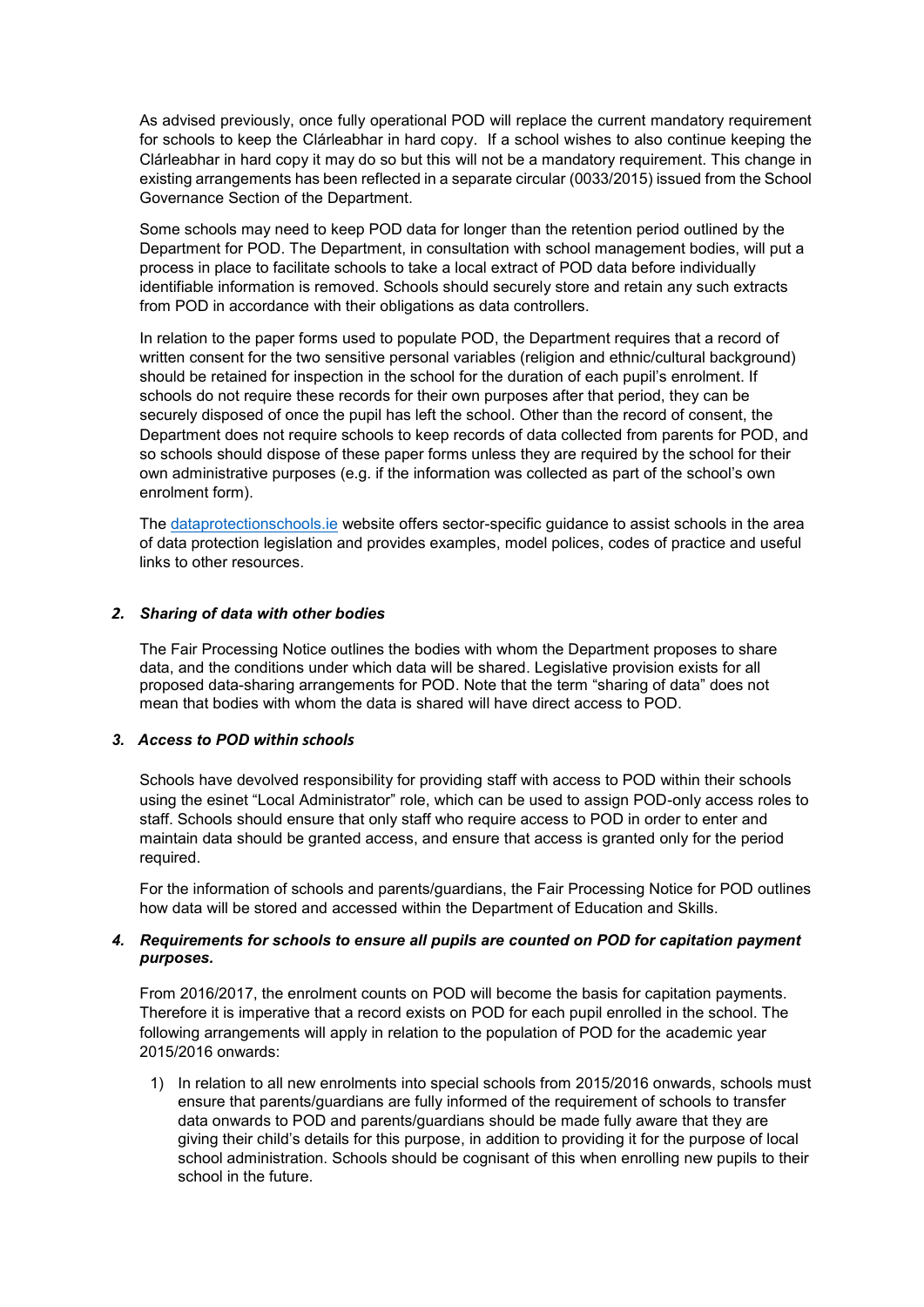2) In relation to existing pupils already enrolled in the 2015/2016 academic year, the Department understands that a very small minority of parents/guardians may express concerns about data that they have already provided to the school for schools' use being transferred onwards to POD. A Fair Processing Notice with clear communication has been prepared, and schools are requested to alert parents/guardians to the fact that this information is now available on the Department's website.

The Department is satisfied that there is a clear legal basis for transfer of data onwards from schools to POD, and is hopeful that the information will provide clarity and reassurance to any parents who may have concerns. However, in the very small minority of cases where, despite all efforts by schools and the clarifications provided by the Department, the parent of a currently enrolled pupil (i.e. enrolled in the 2015/2016 academic year) still very strongly objects to the onward provision of data to POD, the Department recognises that a practical arrangement must be made in order to ensure that schools are not adversely affected and that a record can be made for all pupils on POD. Therefore, for these cases the following arrangements will apply:

- a. Parents/guardians who continue to object to the onward provision of data to POD need to put their objections in writing to the school in order for their wishes to be carried out. Note that verbal objections will **not** be sufficient in this regard, as schools will be required by the Department to maintain written records of objections, and parents who do not put their objections in writing should be informed by the school that their record will be otherwise transferred to POD within a four-week time frame. Parents/guardians who object should be given every opportunity to provide their objections in writing to the school.
- b. Schools that are in receipt of a letter from a parent outlining their objections to the onward provision of data to POD can create a partial record for that pupil on POD, using the guidelines which are available on request from the POD Helpdesk. This will ensure that a record is created for the pupil which will be counted for capitation payments.
- c. Schools will be required, from the 2016/2017 academic year, to have a record for all enrolled pupils on POD. In the case of those enrolled pupils for whom a partial record has been created (see (b) above), a corresponding letter from that pupil's parent objecting to the transfer of certain data must be available on file in the school. These records must be available for future inspection on request by the Department's Inspectorate.
- d. The Department's School Governance Section has advised that a school that complies with all of the above requirements and has a partial POD record for an existing pupil or a newly enrolled pupil for the 2015/16 school year remains eligible to benefit from the updated and simplified arrangements for maintaining pupil enrolment and attendance records (Clárleabhar, Leabhar Rolla and Leabhar Tinrimh Laethúil). However, a Clárleabhar must be maintained for those pupils with a partial POD record.

### *5. Quality of data*

Schools should do their utmost to ensure the integrity of the information they provide to POD. If there is a concern in relation to the accuracy of the information furnished, schools may wish to confirm this information with the parent/guardian. However, having confirmed the information with the parent/guardian, the school must enter the information as provided.

There have been a number of queries in relation to the question on nationality. Nationality is a matter to be defined by parents/guardians and not by the schools.

In relation to the question on Ethnic and Cultural Background - the information should be supplied as defined by the parent/quardian.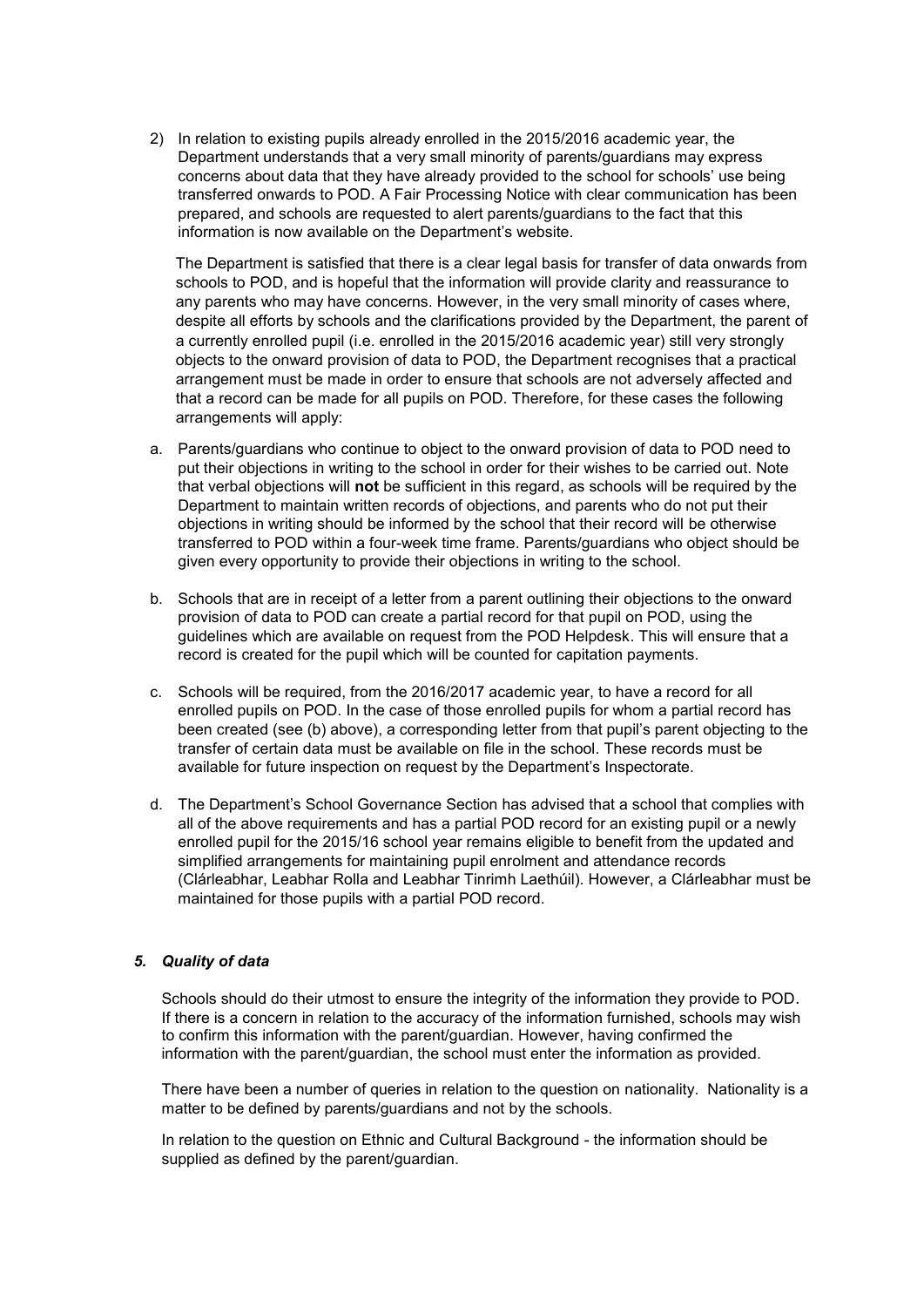Currently, schools should be obtaining written parental/guardian consent for the identification of pupils who are members of the Traveller Community for the National School Annual Census returns. It should be noted that Irish Traveller representative organisations are fully supportive of the inclusion of this question.

In order to ensure the quality of the data obtained from parents/guardians, schools should ensure that every effort is made to assist parents/guardians in filling in any data-gathering form where a language difficulty exists.

## *6. Capitation Category*

The Capitation Category variable collected is used to pay your school the appropriate rate of capitation for each pupil. There are three categories corresponding to three different payment rates (or for those children aged 12 and over two categories) which as of the 1st September 2014 were

|                            |                                                     | €               | €        |
|----------------------------|-----------------------------------------------------|-----------------|----------|
|                            |                                                     | <b>Under 12</b> | 12 years |
| <b>Capitation Category</b> |                                                     | years           | & over   |
| Category 1                 | <b>Mild General Learning Disability</b>             | 544             | 819      |
|                            | <b>Specific Learning Disability</b>                 |                 |          |
| Category 2                 | <b>Visual Impairment</b>                            | 819             | 819      |
|                            | <b>Hearing Impairment</b>                           |                 |          |
|                            | <b>Moderate General Learning Disability</b>         |                 |          |
|                            | <b>Emotional Disturbance</b>                        |                 |          |
|                            | <b>Physical Disability</b>                          |                 |          |
|                            | <b>Specific Speech and Language Disorder</b>        |                 |          |
| Category 3                 | <b>Profoundly Deaf</b>                              | 840             | 840      |
|                            | <b>Severe/ Profound General Learning Disability</b> |                 |          |
|                            | <b>Severe Emotional Disturbance</b>                 |                 |          |
|                            | <b>Autism/Autistic Spectrum Disorders (ASD)</b>     |                 |          |
|                            | <b>Multiple Disabilities</b>                        |                 |          |

### *7. Irish-language version of POD*

An Irish-language version of POD for Special Schools is also available. Schools should note that all POD documentation is currently available in both English and Irish.

### *8. Notes area in POD*

Schools are reminded that the notes area in the pupil section of POD is only visible to schools and that the Department cannot access this information. Schools may wish to consider using this area in a standardised manner for administration tasks for schools purposes only. This information will not travel with the pupil upon transfer to another school. The School/DES Comments area in the schools section of POD is visible to both the school and to the